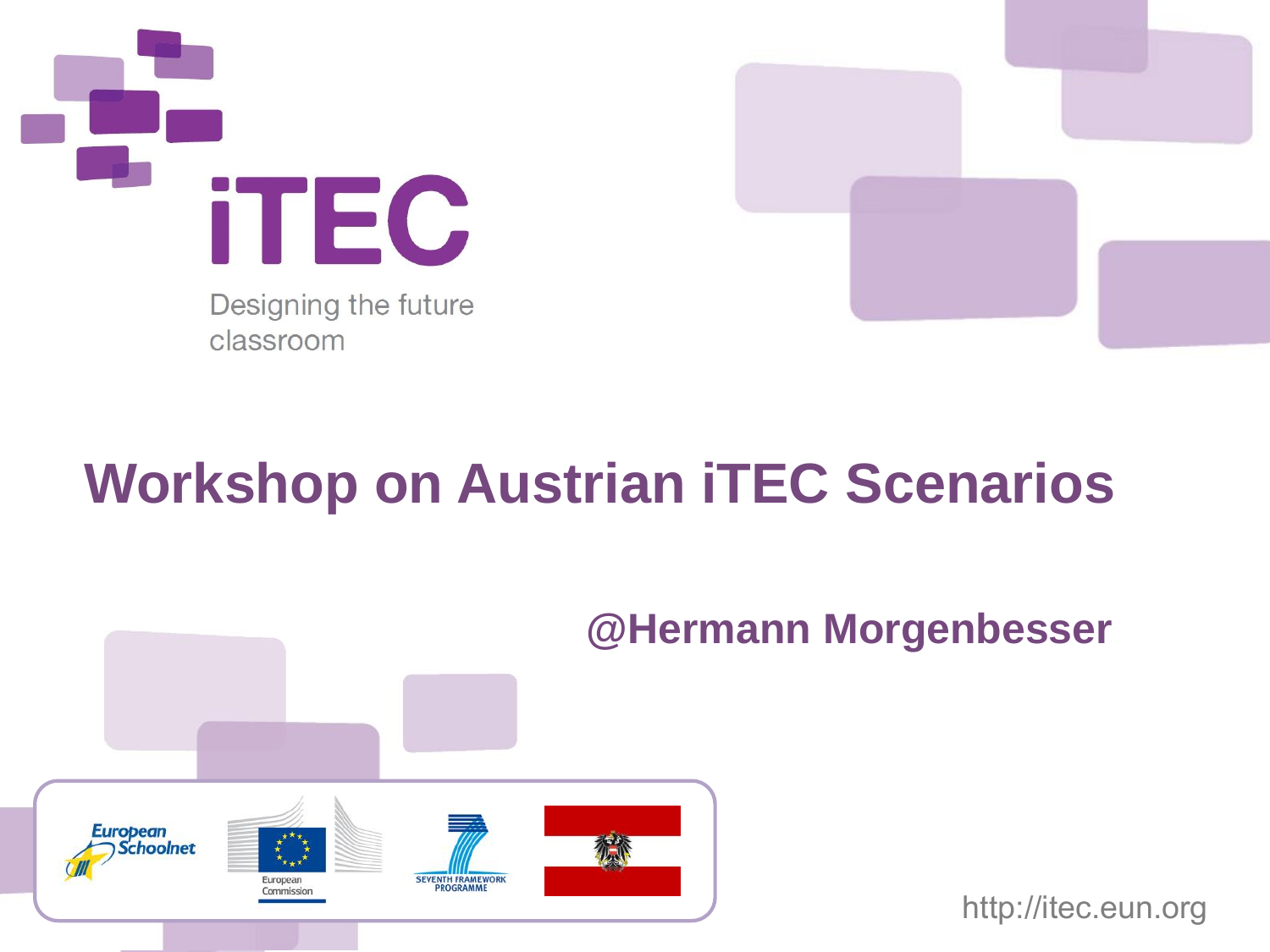

## **Workshop: "Innovative Scenarios"**

▶ 1. SHOW: Pedagogical change using iTEC Scenarios (10 min)

- 3D printing in Primary School,
- Quadrocopters in Secondary 1 (Grade 5 to 9)
- "**Mindcrawler**" eMotiv EEG / Lego Mindstorms (Grade 7 and higher)
- **2. COLLABORATE:** Interactive demonstration on Emotiv EEG functionalities and use (20 min)
- ▶ 3. DESIGN: Interactive workshop: Designing a Learning Activity based on **SDE** (http://www.itec-sde.net/en) (15 min)

▶ 6. REFLECT: **iTEC** contribution on 21<sup>st</sup> Century Pedagogy (5 min)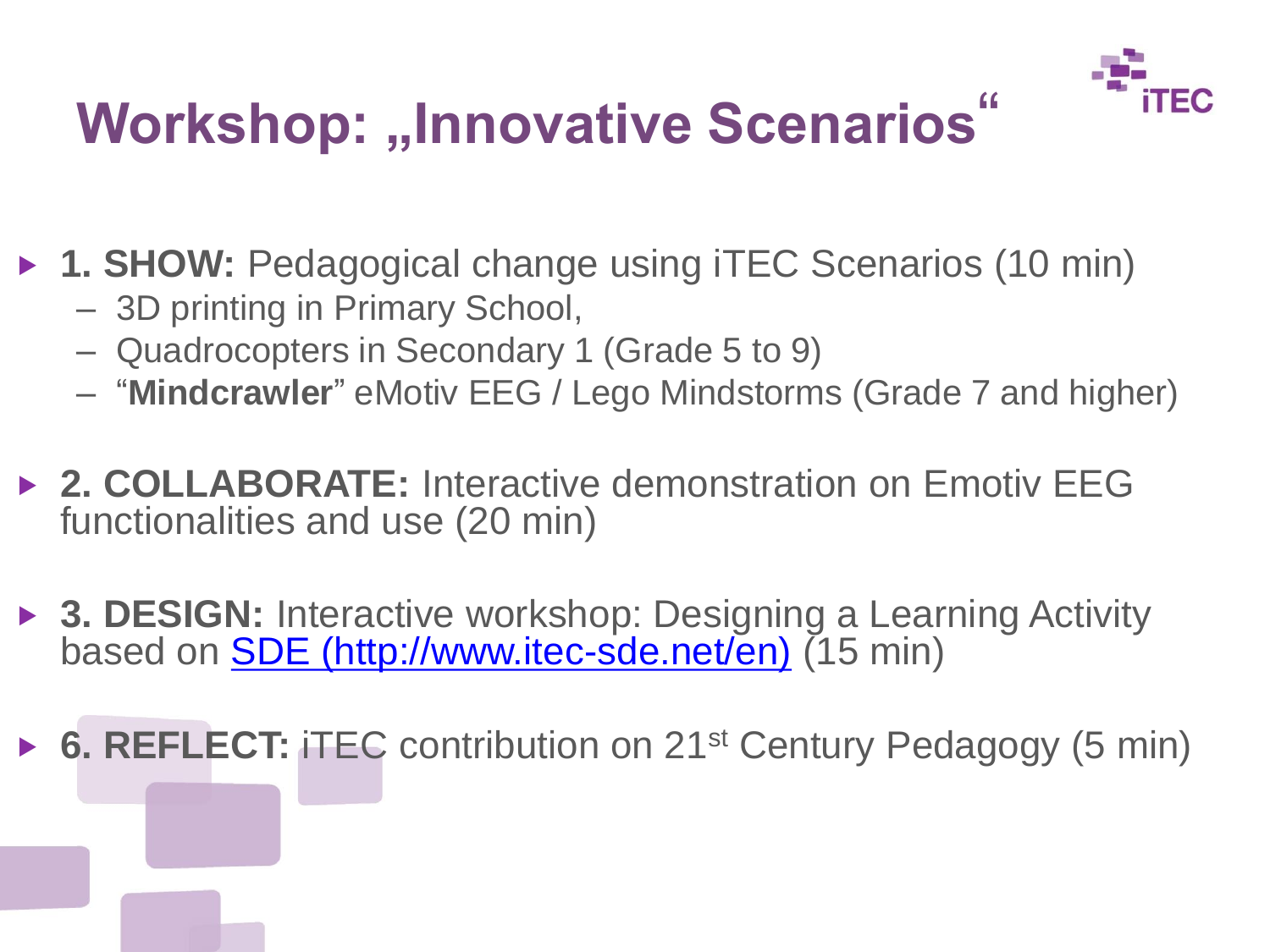

Designing the future classroom



#### **ITEC Cycle 1: Beam in the Expert**

#### "Young Austrian Science Parlament" in Klosterneuburg

[http://virtuelleschule.bmukk.gv.at/success/report\\_YASP\\_U\\_Klosterneuburg\\_26\\_jaenner\\_2012.pdf](http://virtuelleschule.bmukk.gv.at/success/report_YASP_U_Klosterneuburg_26_jaenner_2012.pdf)

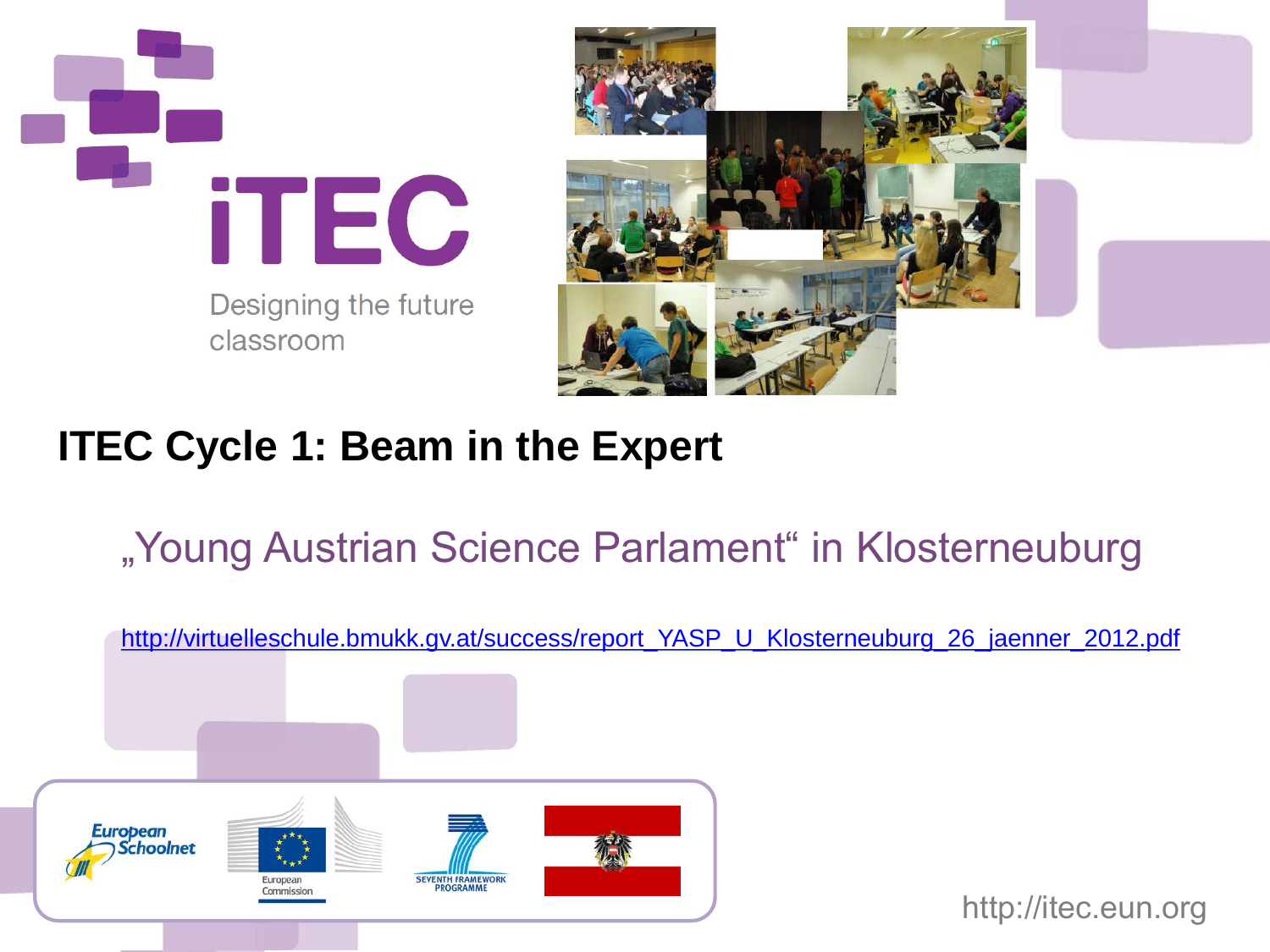



#### **ITEC Cycle 2: Ohm 's Law Pedagogical change using "FCL** K.I.S Klosterneuburg"

<http://itec.eun.org/web/guest/teacher-stories/-/blogs/161540;jsessionid=17D9A2299856CD923E9D4FC506C00DF2>

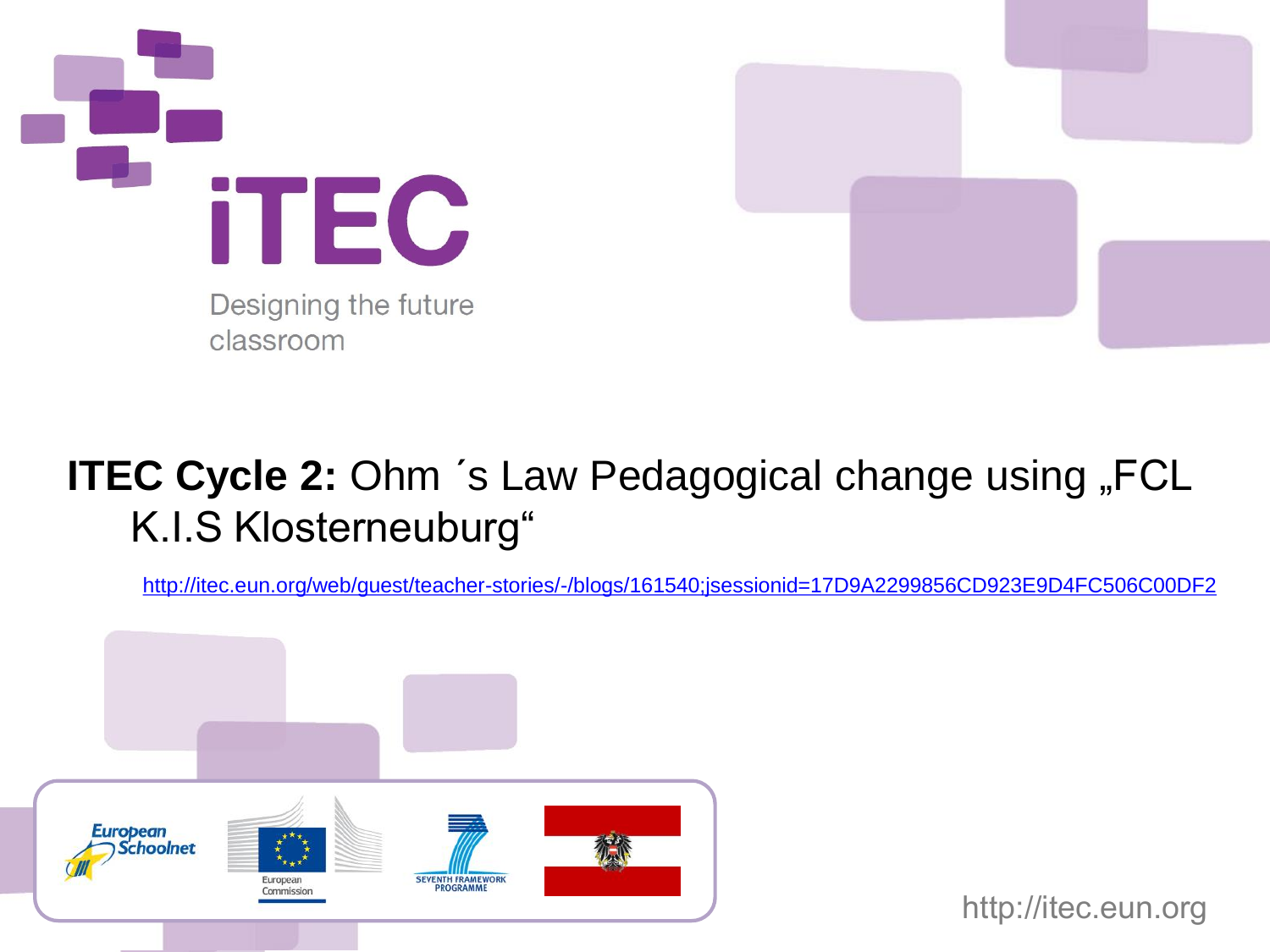



- ITEC –Cycle 3
- Austrian Scenarios : 1. "Quadrocopter bauen"
- Teacher Workshop in Bad Hofgastein:
- [http://www.youtube.com/watch?v=mqHH\\_\\_xeP4E](http://www.youtube.com/watch?v=mqHH__xeP4E)
- Students design Quadrocopters Partnerschool -BG/BRG Weiz
- <https://www.youtube.com/watch?v=00Yqg-m-c1c>
- <http://www.feuerwehr-kierling.at/cms/>







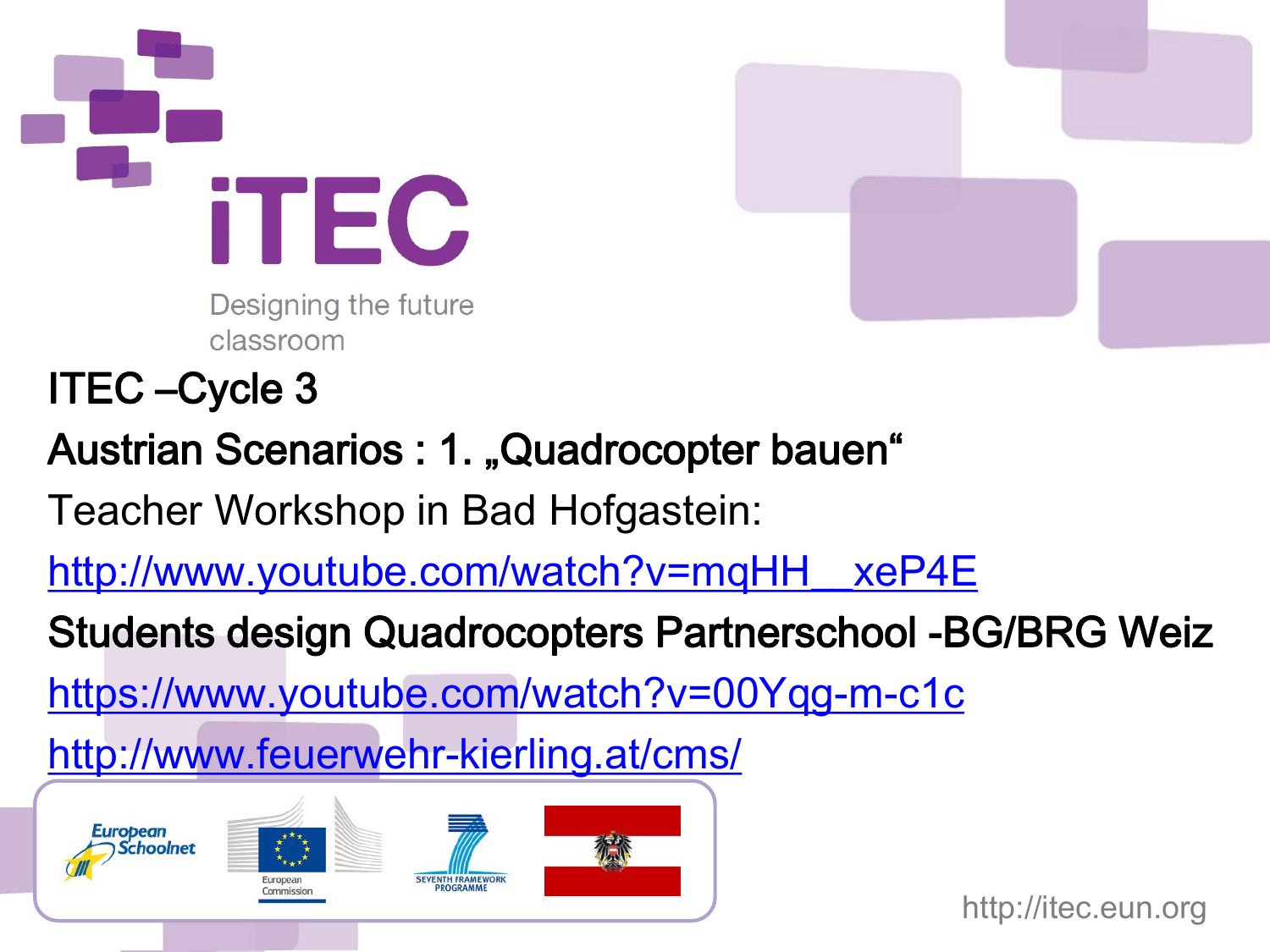



#### **ITEC – Cycle 4 Austrian Scenario 3D printing Partnerschool:** Volksschule Gutenberg

<http://vimeo.com/89969310>

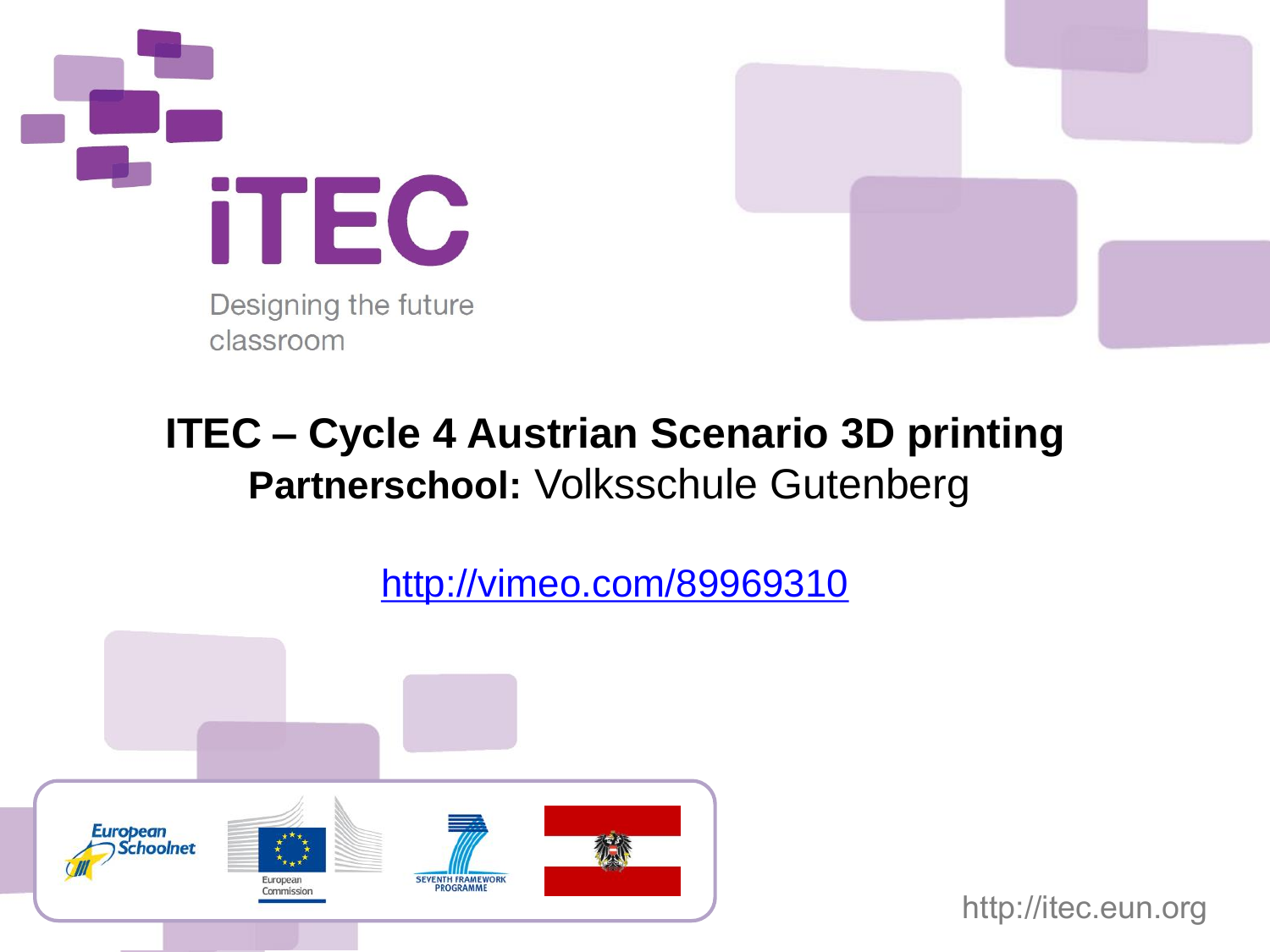



**ITEC – Cycle 5: Pedagogial Change using SDE (** eBooks, People& Events, Szenarios, Lectures)

# http://www.itec-sde.net/en

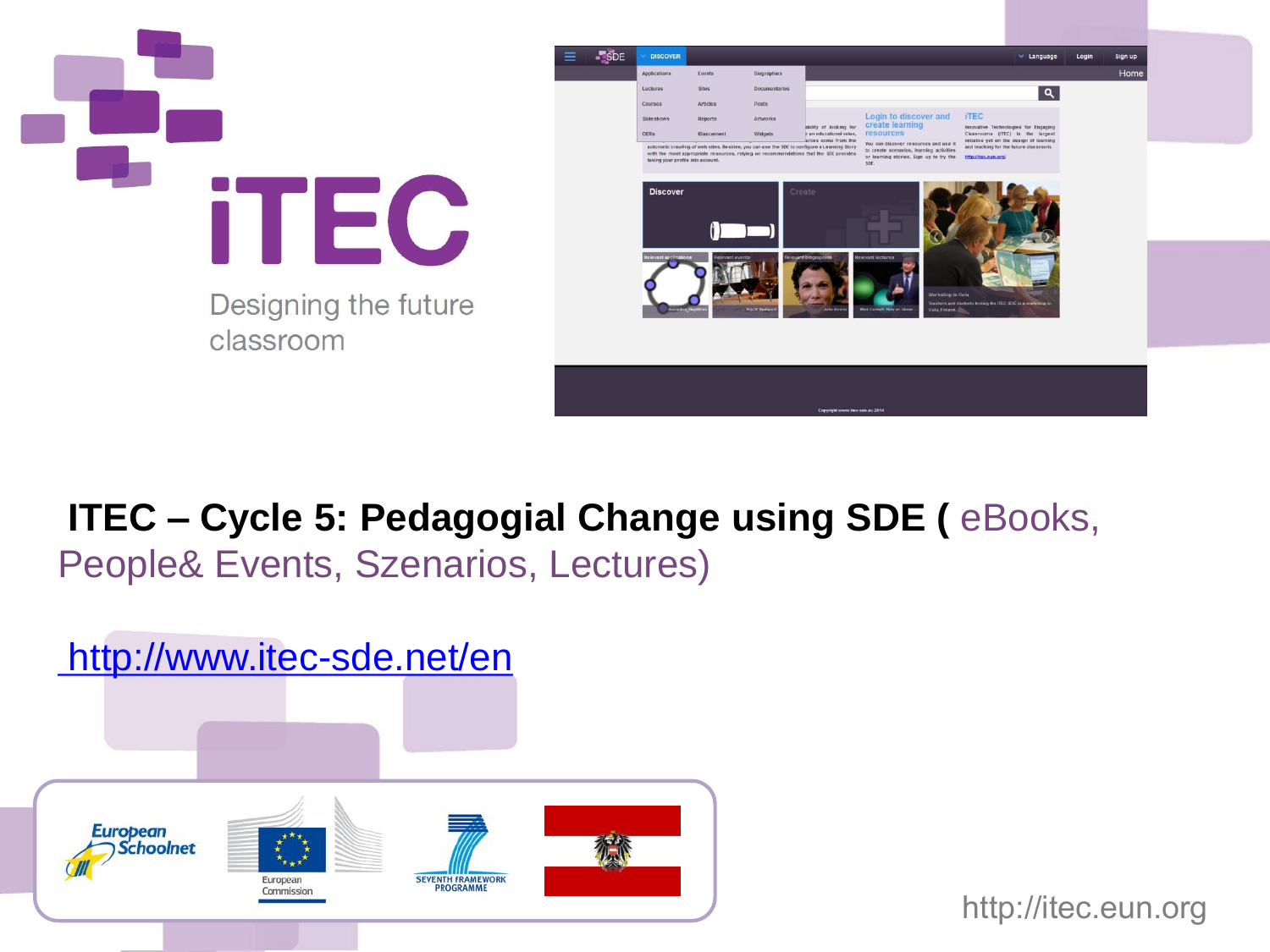

Show "best practice" to other departments in BMUKK

• The iTEC message: Make internal presentations and inform your collegues.Get their attention and motivate them to use iTEC ideas